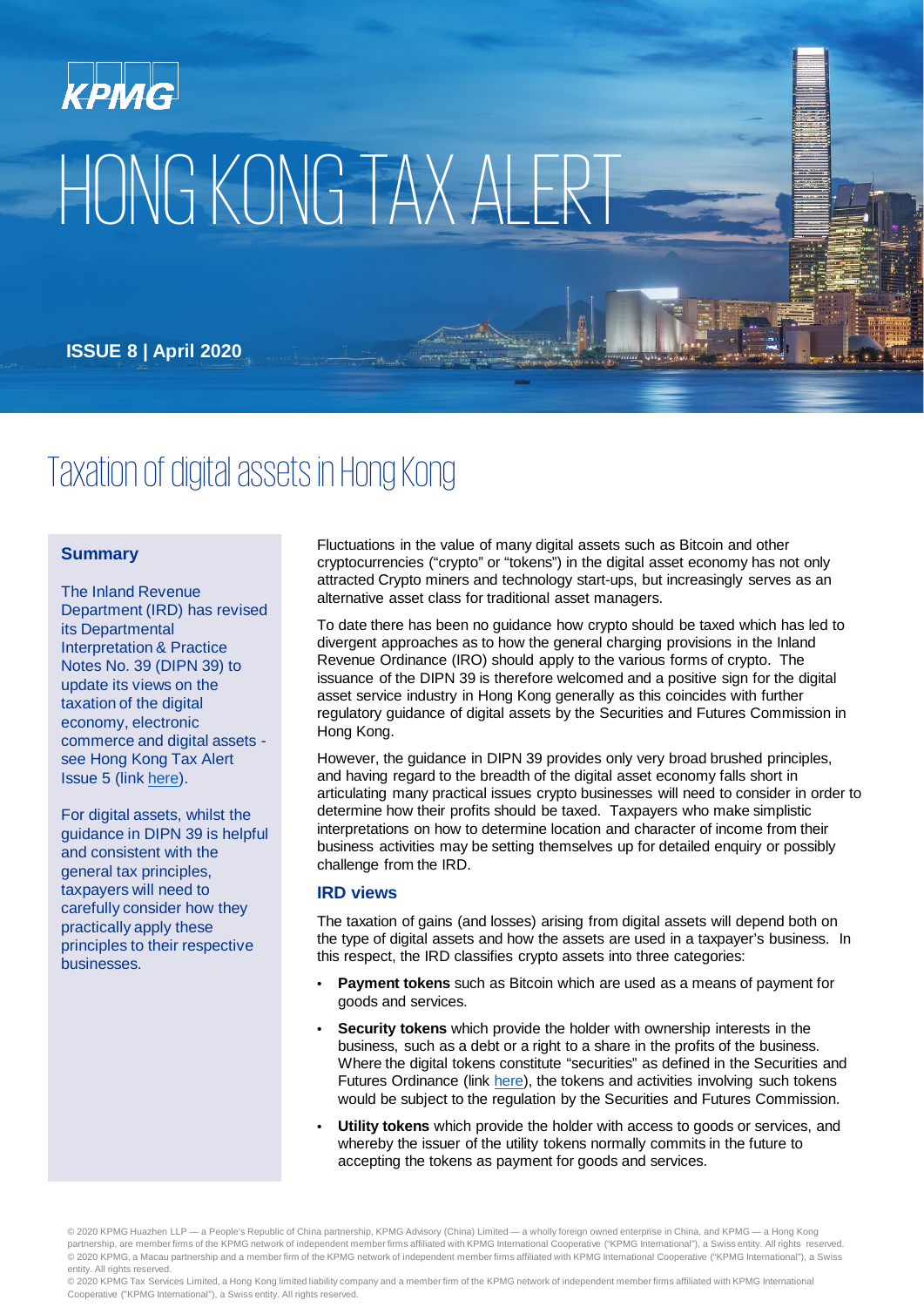In the case of initial coin offerings (ICOs) involving the issuance of digital tokens in exchange for crypto or fiat currency to fund the development of a digital platform, it will be the nature of the tokens issued itself which in the first instance will determine how the tokens should be treated from a tax perspective, rather than the purpose to which token issuance proceeds are put.

If the tokens represent a security token offering such as equity or ownership interests in the company, proceeds received from the issuance will be treated as capital in nature and non-taxable. If on the other hand the tokens only give the holders the right to goods or services without any equity or ownership interests (utility tokens), the issuance proceeds will be treated as a prepayment for goods or services, and the timing of the revenue recognition should generally follow how the token proceeds are reflected in the P&L in accordance with applicable generally accepted accounting principles.

For investors who hold digital assets for long term investment purposes, the proceeds will not be taxable. Whether the assets should be regarded as capital assets or trading stock of a business is carried on is a question of fact, having regard to degree, frequency of activity and level of system and organisation, and whether the purpose of the activity is in fact to make a profit.

If a business is considered to be carried on, say by trading, exchanging or mining assets, it will only be Hong Kong sourced profits that are subject to profits tax. Again, this is a question of fact and will require an analysis of where the profit generating activities have been undertaken. Events such as airdrops and blockchain forks are to be treated as Hong Kong sourced profits in the course of a crypto currency business for such taxpayers.

For taxpayers using crypto as consideration for ordinary business transactions, for example receipt of crypto to purchase goods or services, the market value of the crypto at the date of transaction should reflect the amount of sales and purchases.

Finally, employees who receive crypto as remuneration will be taxed under the salaries tax provisions. The amount to be reported in the employee's return should be the market value of the crypto at the time of accrual.

#### **KPMG observations**

Whilst the IRD's approach above is consistent with the general profits tax and salaries tax charging provisions, there are many issues which Hong Kong based taxpayers will need to consider in order to form a tax filing basis in respect of their profits. We highlight some of the more salient issues for persons who are carrying on a crypto business.

#### *ICOs*

Hong Kong based technology firms who have issued utility tokens by way of ICO through offshore structures will not be able to treat token issuance proceeds as nontaxable simply because the token issuing company is established outside of Hong Kong.

If Hong Kong based teams have a general authority to enter into contracts on behalf of the offshore token issuing company, that company should generally be regarded as carrying on business in Hong Kong for profits tax purposes, and as such a profits tax return should be filed.

If the provision of goods or services which attach to the utility tokens are done in Hong Kong, the profits from the ICO will be Hong Kong sourced and taxable in Hong Kong. On the other hand, if services are rendered from outside Hong Kong, or contracts for the purchase and sale of good are affected from outside Hong Kong, a portion or all profits may be treated as non-Hong Kong sourced.

Assuming profits from the ICO proceeds are taxable in Hong Kong, the accounting treatment will significantly influence how the proceeds are ultimately brought to tax in Hong Kong. The amount of the taxable profit for each year of income will depend on the period over which the ICO proceeds are brought to the P&L, and to what extent offsetting tax deductions may be claimed for expenditure incurred.

© 2020 KPMG Huazhen LLP — a People's Republic of China partnership, KPMG Advisory (China) Limited — a wholly foreign owned enterprise in China, and KPMG — a Hong Kong partnership, are member firms of the KPMG network of independent member firms affiliated with KPMG International Cooperative ("KPMG International"), a Swiss entity. All rights reserved. © 2020 KPMG, a Macau partnership and a member firm of the KPMG network of independent member firms affiliated with KPMG International Cooperative ("KPMG International"), a Swiss entity. All rights reserved.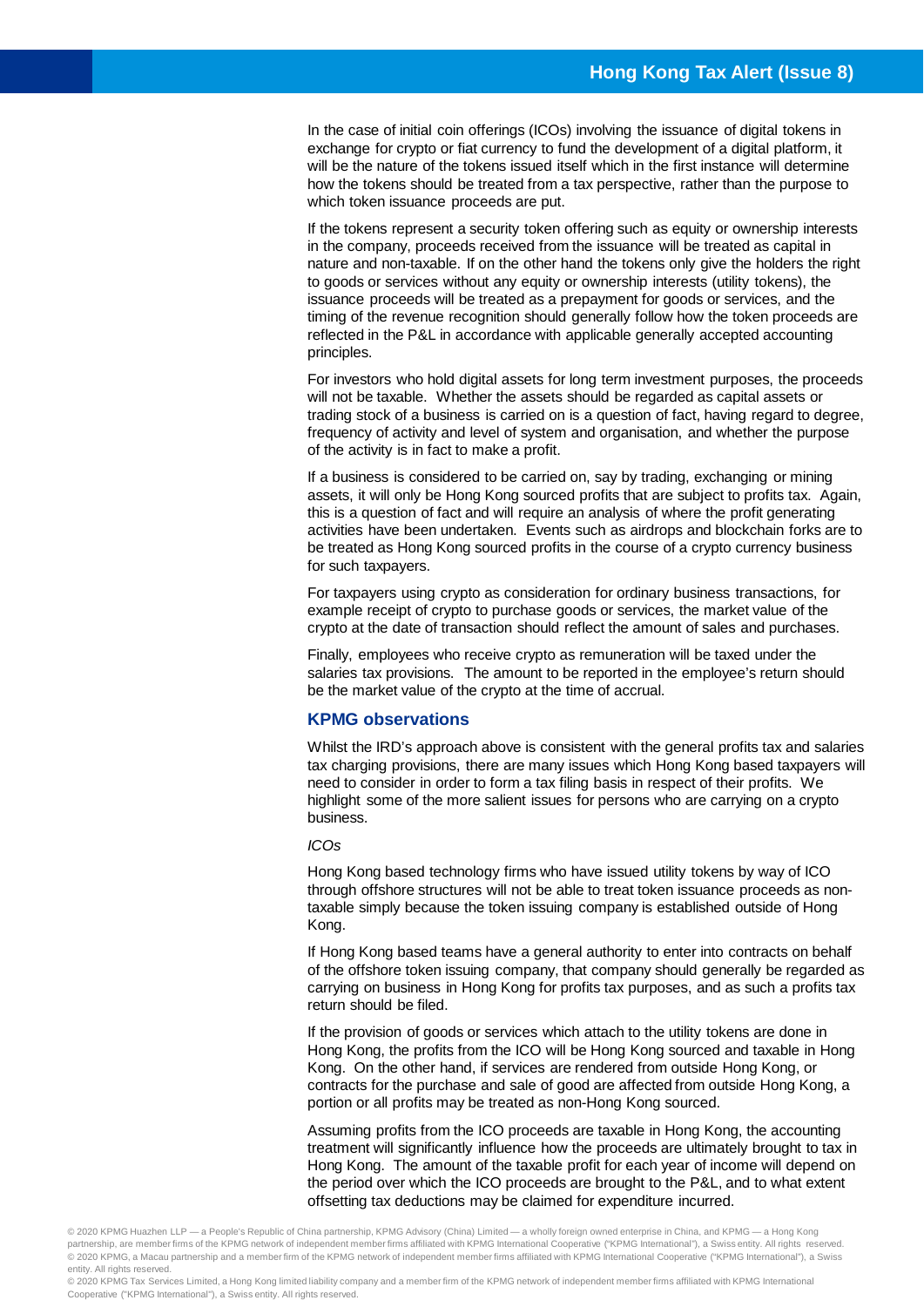If tax deductible expenditure (including expenditure on computer hardware and software) is incurred over a similar time period as the revenue is recognised in the P&L, there may ultimately be very little net tax charge in Hong Kong.

The IRD's comments on security tokens that represent ownership interests in the token issuer are clear, namely, that consideration received for the issuance of such interests should be non-taxable capital receipts. This is consistent with how ordinary share issuances are taxed. However, the DIPN does not address security type tokens which legally do not constitute shares or debt in a company but may be akin, to say, a total return swap. In such cases, the terms and conditions of these tokens and their accounting treatment to the issuer will need to be carefully considered.

#### *Sale of crypto*

DIPN 39 does not specifically address how ICO issuers who receive crypto as consideration for issuing tokens under an ICO, or indeed other taxpayers who purchase and resell crypto at a gain, should treat gains and losses on the eventual sale of the crypto received.

If the crypto is said to have been received by the issuer of tokens for the provision of goods or services, case law would suggest that the character of such gains should generally remain 'revenue' in nature if there has not been a separate application of the funds for an investment purpose; although where the crypto is no longer needed in the business and there is no intention to trade the crypto speculatively, there may equally be grounds to treat any gains as non-taxable capital gains. Ultimately the facts and circumstances for each taxpayer will need to be considered on their merits.

If the crypto is not considered to be held on capital account, any gain on eventual sale will only be taxable if the gains are Hong Kong sourced. This is not only relevant for ICO issuers but all taxpayers who purchase and sell crypto, but all owners of crypto who trade for their own account.

For taxpayers carrying on a crypto basis more broadly, the DIPN provides little guidance other than to say the question of whether such profits are Hong Kong sourced is a question of fact.

If the crypto exchange is located outside Hong Kong, a crypto participant may possibly look to treat the gain as non-Hong Kong sourced and therefore non-taxable in Hong Kong – similar to the IRD guidance on source of gains from trading is listed securities. Following the ING Barings and Hang Seng Bank profits tax cases, crypto trades that are effected through overseas brokers would help support a non-Hong Kong source treatment. Although those cases dealt with securities, there should be no reason why the principles in them could not similarly apply to commodities, including crypto such as ETH or even tokens more broadly.

However, the facts surrounding crypto exchanges are unique in so far as they are typically situated in a low tax jurisdiction, albeit increasingly with local regulations governing their operation, but whereby software developers effectively operate the exchange from anywhere in the world through software situated in the "cloud".

Taxpayers should therefore not assume that the IRD will automatically agree to taxpayers taking a similar line for crypto trades. Again, each case will need to be considered on its own facts, and where for instance the assets, risks and functions of a matching crypto exchange platform are situated in a single properly regulated jurisdiction, then location of the exchange may be a supportable basis for determining source.

If the location of the where the exchange is registered cannot be used as a basis for determining source of profit, or where the shares are not traded through a crypto exchange, for instance where purchases and sale of tokenized shares take place bilaterally between buyers and sellers by contracting over a messaging platform, the source of the gain would, in the absence of facts to support otherwise, generally be the place the investor undertakes his business. If a Hong Kong investor undertakes all activities relating to the acquisition and disposal of the shares in Hong Kong, in the absence of additional facts gains in such instances would more likely be Hong Kong sourced.

© 2020 KPMG Huazhen LLP — a People's Republic of China partnership, KPMG Advisory (China) Limited — a wholly foreign owned enterprise in China, and KPMG — a Hong Kong partnership, are member firms of the KPMG network of independent member firms affiliated with KPMG International Cooperative ("KPMG International"), a Swiss entity. All rights reserved. © 2020 KPMG, a Macau partnership and a member firm of the KPMG network of independent member firms affiliated with KPMG International Cooperative ("KPMG International"), a Swiss entity. All rights reserved.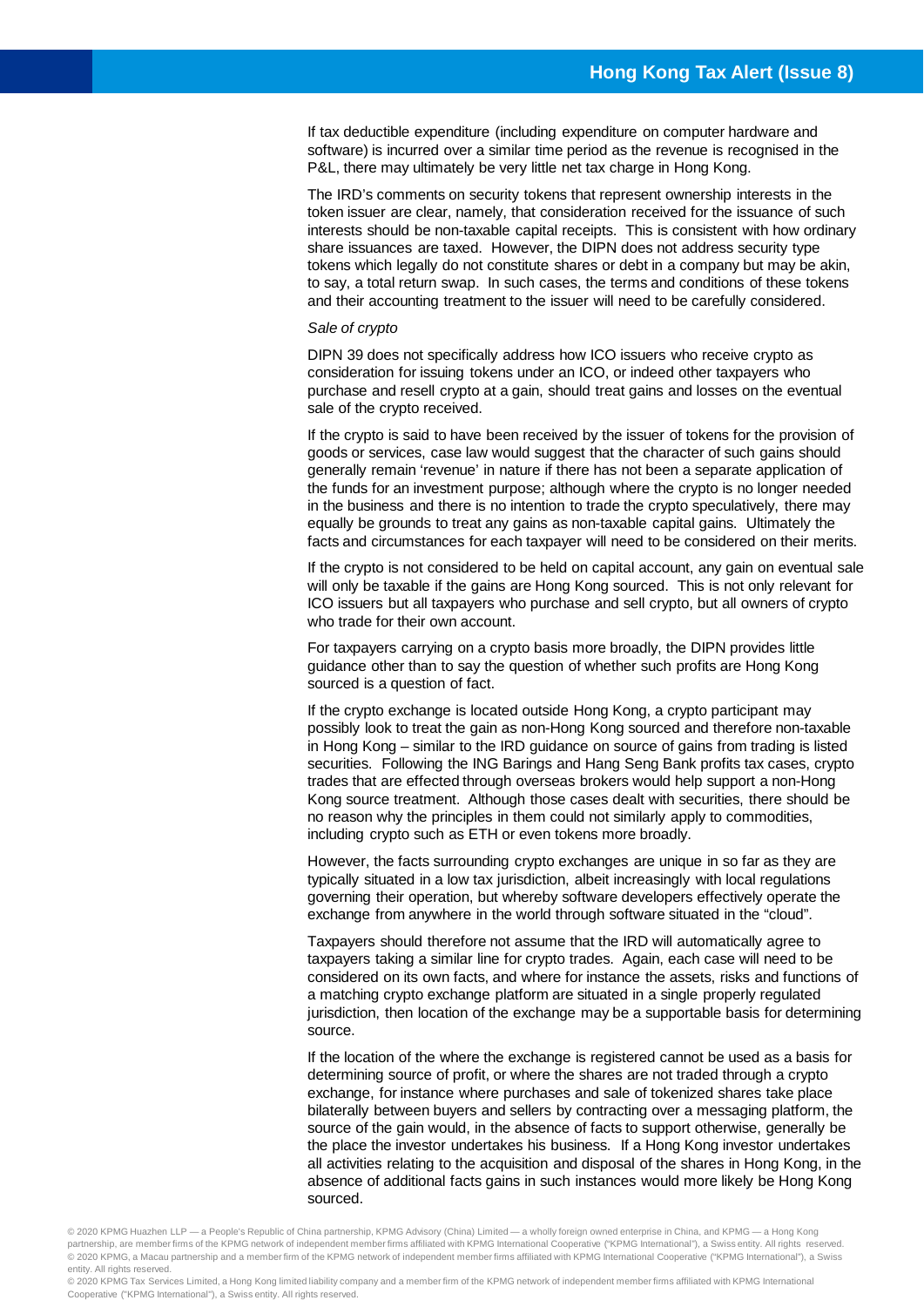Ultimately, it should only be realised profits recognised in the P&L under generally accepted accounting principles. Whilst DIPN 39 does not address this, Hong Kong case law is clear that unrealised profits are not profits for tax purposes.

#### *Asset management*

The issues outlined above relating to carrying on business and source of gains on sale of crypto will be equally relevant to crypto funds who may have structured their investments through offshore investment vehicle. Where crypto funds have an investment advisor situated in Hong Kong with a discretion to execute trades, the activities of the investment advisor in Hong Kong will generally cause the offshore funds to be regarded as carrying on business in Hong Kong and taxable in respect of its Hong Kong sourced profits.

For exemption from profits tax under the Unified Fund Exemption (UFE) regime, only qualifying transactions are exempt, and in this respect, transactions in utility tokens or payment tokens are not qualifying transactions. Therefore, the general principles on carrying on business and source of profits in Hong Kong outlined above should equally apply to profits of offshore fund investment vehicles.

Crypto exchanges with trading or investment arms will similarly need to be mindful how they structure their activities, and whether the crypto they deal with is crypto they hold on their own account or for the account of others.

Separate dealings of digital assets may be considered disposals for profits tax purposes, and differences in the market values of such assets on transacting may crystallise unintended gains and losses, depending on the type of transaction. It will therefore be important to properly identify in what capacity the digital assets are held both legally and beneficially (since this will determine who the profits belong to); the nature of the transactions (e.g., trading or lending of digital assets); and that the intended transactions are consistent with contractual arrangements with clients and counter-parties.

#### *Employee remuneration*

Crypto may be used an effective salary packaging arrangement. Similar to employee shares, where crypto is granted to employees and they are taxed on the upfront value of the crypto, any further upside in the value of the crypto should generally be tax free in the hands of employees when they eventually sell the crypto in their personal capacity.

#### **A trend observed in Hong Kong**

The clarification of the IRD is very welcomed by the growing Digital Asset and FinTech community in Hong Kong, and will help Hong Kong continue to grow as a centre for institutionalised Digital Asset investors and service providers, e.g. Exchanges and custodians.

Since autumn 2019, the SFC in Hong Kong has issued two important guidelines: Terms and Conditions for Licensed Corporations which Manage Portfolios that Invest in Virtual Assets (link [here\)](https://www.sfc.hk/web/EN/files/IS/publications/VA_Portfolio_Managers_Terms_and_Conditions_(EN).pdf) and a position paper on the Regulation of virtual asset trading platforms (link [here](https://www.sfc.hk/web/EN/files/ER/PDF/20191106%20Position%20Paper%20and%20Appendix%201%20to%20Position%20Paper%20(Eng).pdf)).

As a result of this regulatory clarification there has been a strong interest from major digital asset service providers and exchanges to pursue asset management and automatic trading licenses in Hong Kong. The application processes for these licenses are ongoing and we should see a first batch of regulated service providers in the second half of 2020. It is no surprise that one of the SFCs conditions for licensed corporation is that entities comply with local and international tax laws which makes DIPN 39 timely in its issuance.

© 2020 KPMG Huazhen LLP — a People's Republic of China partnership, KPMG Advisory (China) Limited — a wholly foreign owned enterprise in China, and KPMG — a Hong Kong partnership, are member firms of the KPMG network of independent member firms affiliated with KPMG International Cooperative ("KPMG International"), a Swiss entity. All rights reserved. © 2020 KPMG, a Macau partnership and a member firm of the KPMG network of independent member firms affiliated with KPMG International Cooperative ("KPMG International"), a Swiss entity. All rights reserved.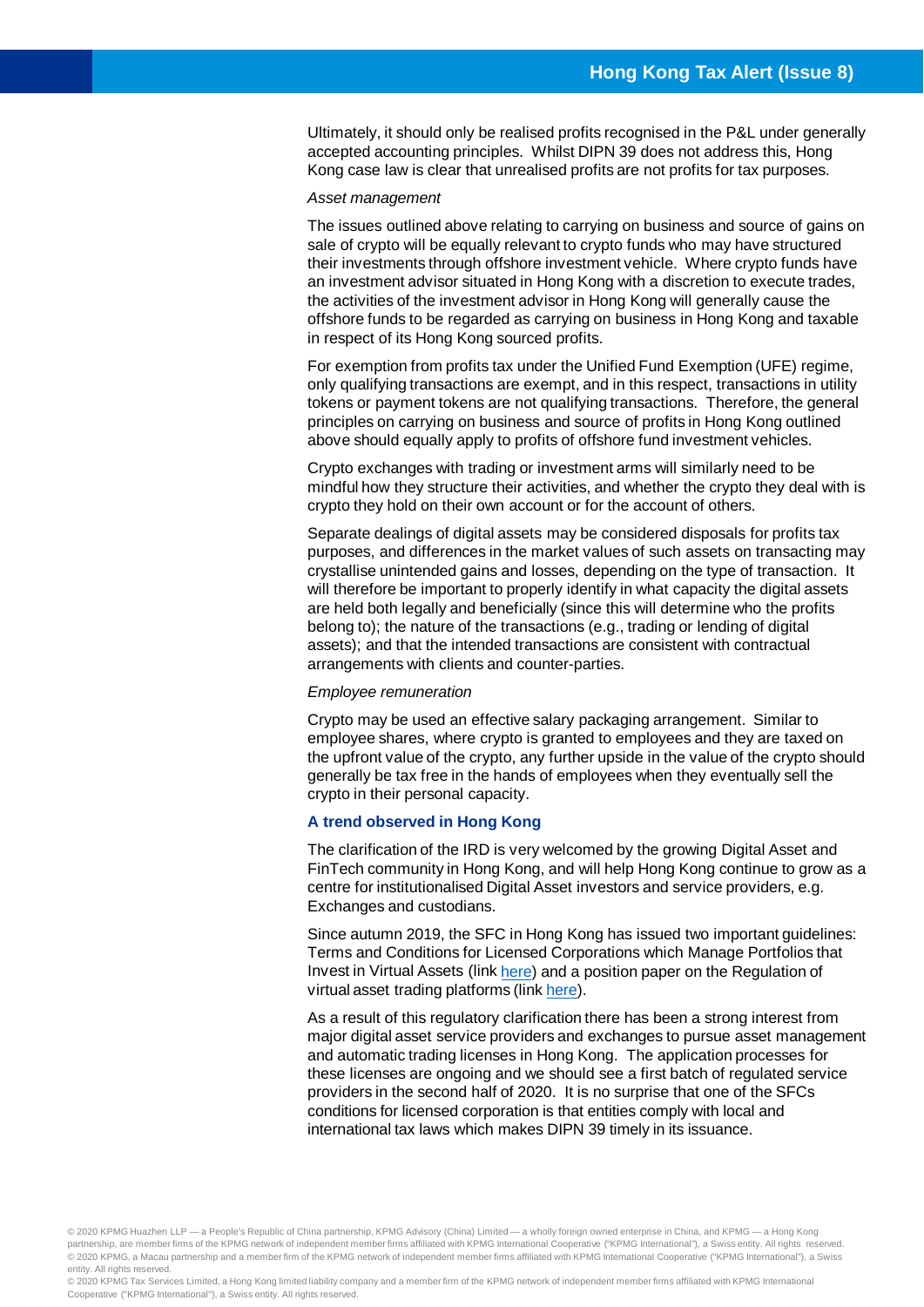For more information and assistance, please contact: Nigel Hobler Partner, Deal Advisory, M&A Tax [nigel.hobler@kpmg.com](mailto:nigel.hobler@kpmg.com) 

Adam Stuckert Partner, Emerging Technologies & CIO Advisory [adam.stuckert@kpmg.com](mailto:adam.stuckert@kpmg.com)

Avril Rae Director, Head of Fintech, Hong Kong [avril.rae@kpmg.com](mailto:avril.rae@kpmg.com)

Benjamin Usinger Manager, KPMG ASPAC Blockchain Alliance [benjamin.usinger@kpmg.com](mailto:benjamin.usinger@kpmg.com)

© 2020 KPMG Huazhen LLP — a People's Republic of China partnership, KPMG Advisory (China) Limited — a wholly foreign owned enterprise in China, and KPMG ← a Hong Kong > ←<br>partnership, are member firms of the KPMG network © 2020 KPMG, a Macau partnership and a member firm of the KPMG network of independent member firms affiliated with KPMG International Cooperative ("KPMG International"), a Swiss entity. All rights reserved. © 2020 KPMG Huazhen LLP — a People's Republic of China partnership, KPMG Advisory (China) Limited — a wholly foreign owned enterprise in China, and KPMG — a Hong Kong<br>partnership, are member firms of the KPMG network of in © 2020 KPMG, a Macau partnership and a member firm of the KPMG network of independent member firms affiliated with KPMG International Cooperative ("KPMG International"), a Swiss

.<br>Ited, a Hong Kong limited liability company and a member firm of the KPMG network of independent member firms affiliated with KPMG Internationa Cooperative ("KPMG International"), a Swiss entity. All rights reserved. entity. All rights reserved.<br>© 2020 KPMG Tax Services Limited, a Hong Kong limited liability company and a member firm of the KPMG network of independent member firms affiliated with KPMG<br>Cooperative ("KPMG International")

**Hong Kong Tax Alert (Issue 8)**